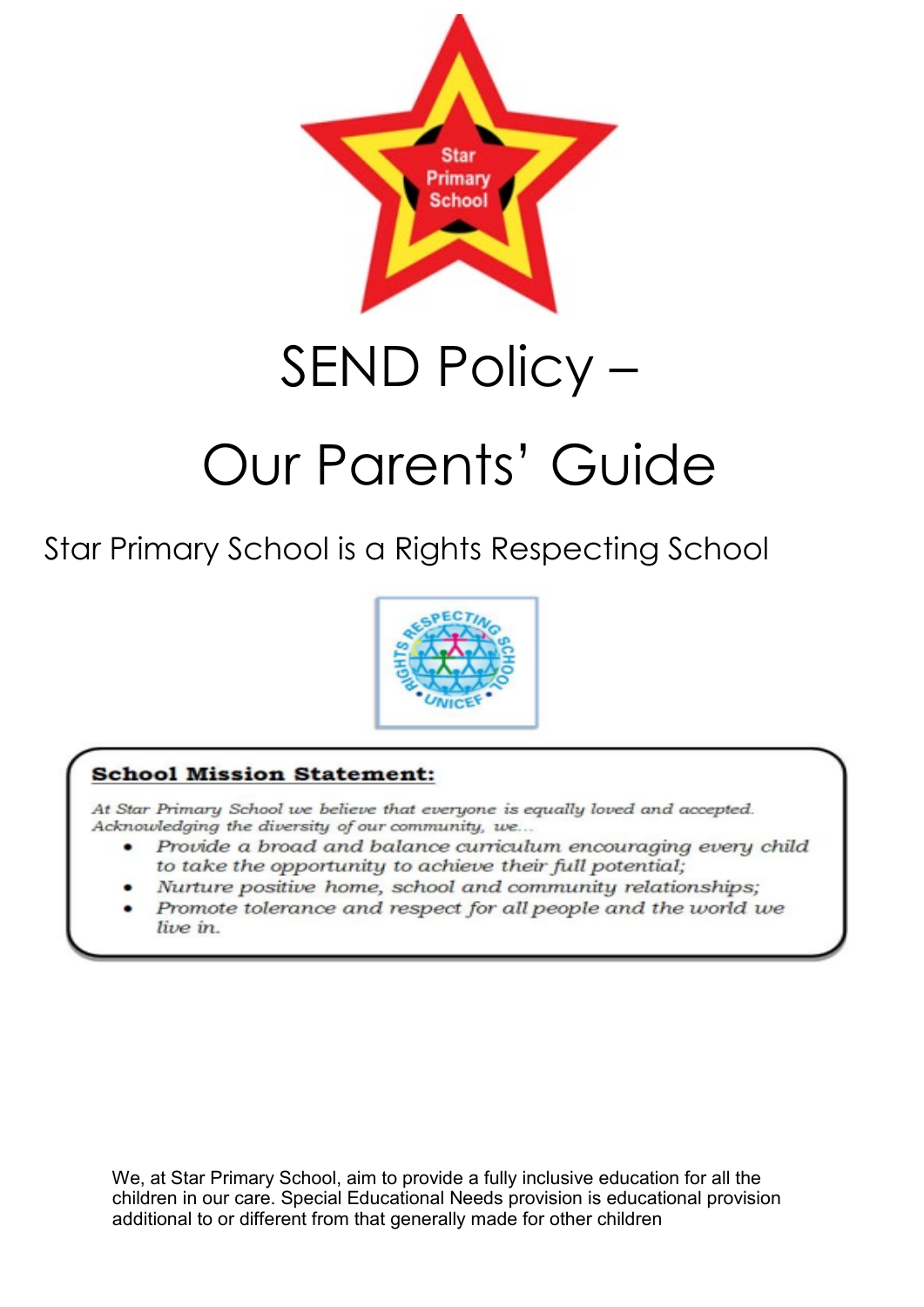### **What is SEND?**

A child or young person has SEND if they have:

• A learning difficulty or disability which calls for special educational provision to be made for him or her

• Significantly greater difficulty in learning than the majority of others at the same age

• A disability that prevents or hinders them from making use of educational facilities.

## **Categories of SEND**

In order to provide the most appropriate and effective level of support for children who are identified as having SEND, our first step is to try and identify the highest area of need for an individual child. The categories of SEND need are:

- Cognition & learning
- Social, emotional & mental health
- Communication & interaction
- Sensory and or physical needs

## **How to contact our SEND Coordinators**

Our school SEND Coordinators (SENDCO)

EYFS and KS 1: Mrs Faria Alam Masud KS2: Miss Loren Oliver They can be contacted through the School Office Tel: 0202 7476 5336

Email FAO: SENCO's - sen@star.newham.sch.uk

The Head teacher has overall responsibility for Special Educational Needs & Disability in the School.

## **On Starting and Leaving School**

During the summer term, prior to their children starting school in Reception, parents/carers are invited to the New Parents Information Evening. At this meeting you will be able to talk about your child's needs with the reception class teachers &/or the SENDCO &/or the Head & Deputy Head. For children who may need more support transferring to our school this may start earlier with input from parents/carers, nurseries and local authority.

If a child enters our school 'in year' information will be sought from their previous schools and their parents/carers.

Before transition from Primary to Secondary our SENDCO and Class Teachers will communicate/meet with the SENDCO & Head of Year 7 of both local Secondary schools and all relevant information regarding an individual's needs will be passed on so that the appropriate support remains in place.

Parents/carers work closely with the SENDCO & school staff throughout their child's time at our school.

## **Provision Maps and Educational, Health and Care Plans (EHCP)**

Levels of SEND support needed will vary from child to child and the following plans may be put in place. Initially, children may be placed on our 'concern' list, which indicates that we are monitoring their progress and putting provision in place to support their learning. If further action is needed, a child may then move to our SEND Support list, where more targeted provision will be given: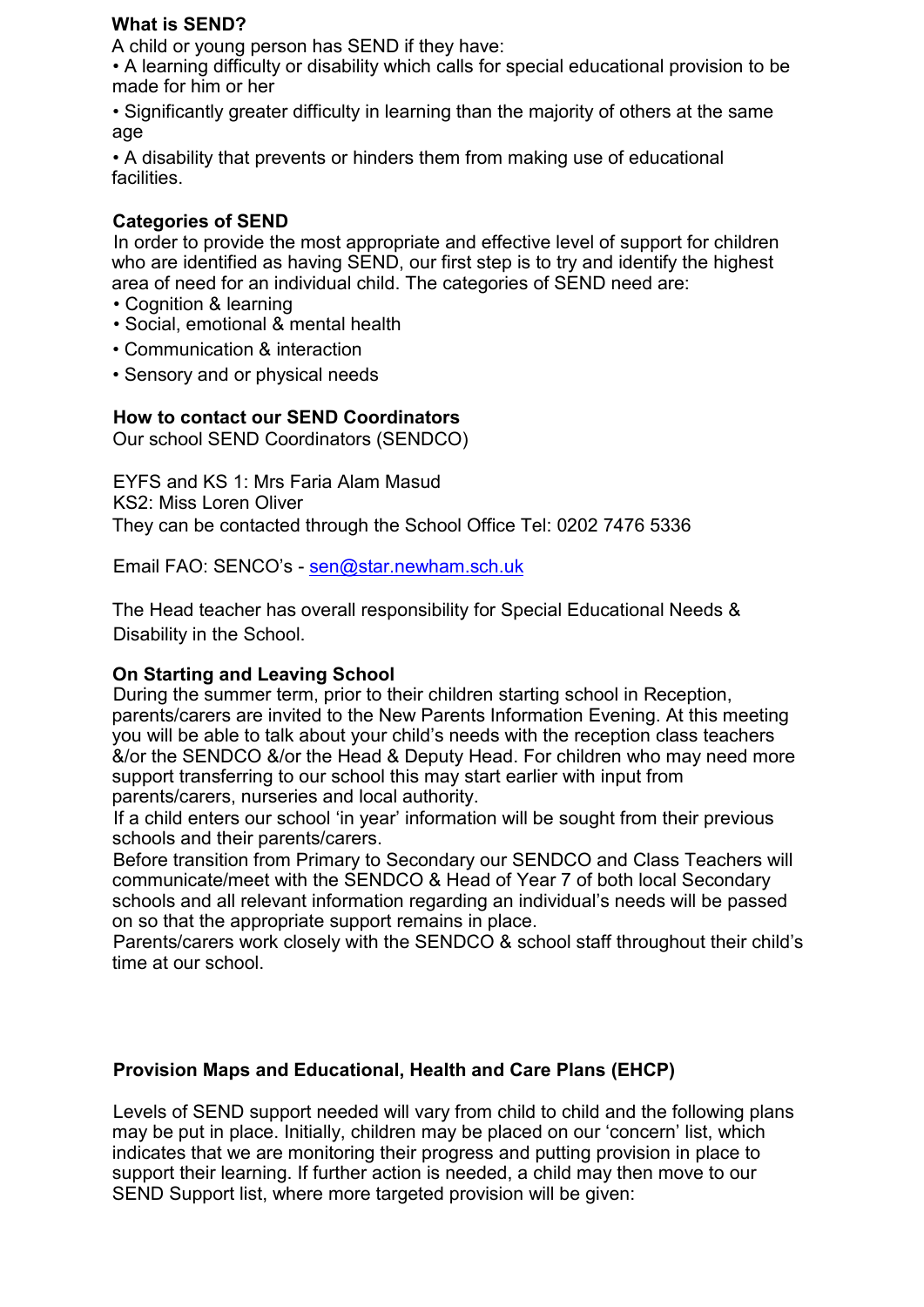#### **Provision Maps**

Provision Maps are drawn up in discussion with parents/carers and the child. Targets are set and actioned by the parent, child and class teacher with support from the SENDCO and other trained staff. These will be reviewed regularly (at least once a term). All progress will be monitored on the school's tracking systems.

### **Educational, Health and Care Plans (EHCP)**

Children with more severe needs will have an Educational, Health & Care Plan (EHCP). These replace the Statements of Special Needs and are issued by the local authority.

Information about the arrangements for identifying, assessing and making provision, including personal budgets, for children with SEND can be found on Newham Council's website:

#### www.newham.gov.uk › localoffer

The Local Offer is where Newham sets out what is available for 0-25 year olds with SEN.

**Newham SEND Partnership offer information and advice to children, young people and parents/carers about special educational needs and disabilities (SEND).** 

**For more information about the Newham Local Offer please follow link at:** 

**https://families.newham.gov.uk/kb5/newham/directory/home.page**

www.families.newham.gov.uk

### **Other outside agencies who might be involved?**

- Educational Psychologist (EP)
- Children and Families Support Services (CFCS)
- Speech & Language Therapy (SALT)
- Child & Adolescent Mental Health Services (CAMHS)
- Occupational Therapist (OT)
- Physiotherapists (PT)
- Child development services (CDS)
- Social Care/Family Support
- Learning Centres

• Special Educational Needs and Disability Information, Advice and Support Service (SENDIASS)

### **Other Policies to guide you**

On the school website you will find other relevant school policies to guide you. these can be found on the school website

- Our SEND Information Report
- Full SEND and Inclusion Policy

By order of the Governing Body of Star Primary School